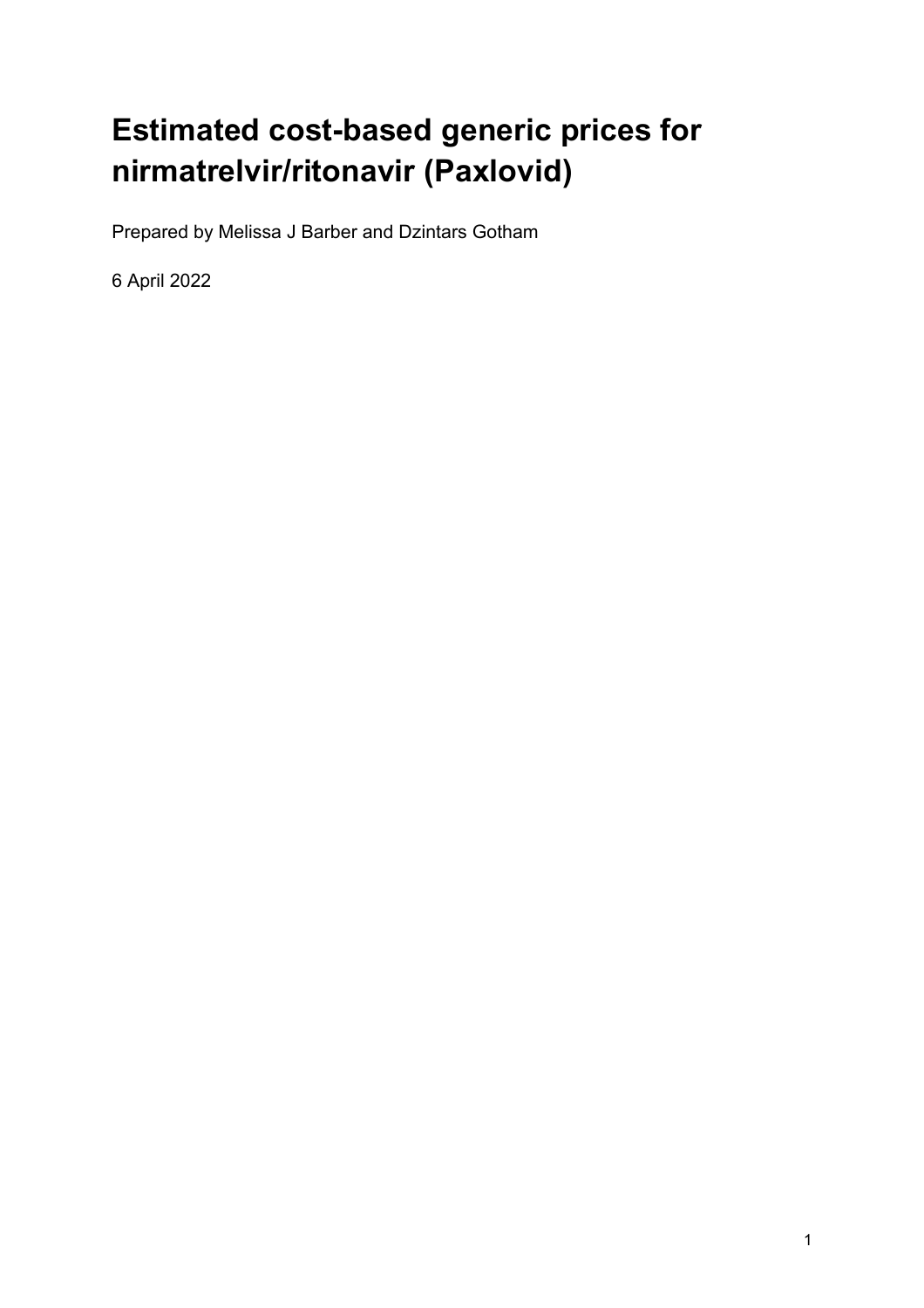## **1. Methodology**

The cost of production methods followed are those developed and reported in our earlier work<sup>a</sup>

A figure outlining the estimation formula for a solid oral dosage form medicine is copied below.



In order to identify shipments of API, a proprietary export/import database (Panjiva) was searched for the word 'nirmatrelvir', 'paxlovid', 'bexovid', and 'ritonavir' (respectively) in the shipment description, for dates between 2016 and Nov 30 2021, shipments 1) exported from India and 2) imported from the United States, Mexico, Costa Rica, Panama, Bolivia, Brazil, Chile, Colombia, Ecuador, India, Paraguay, Peru, Uruguay, Venezuela, China, India, Indonesia, Pakistan, Sri Lanka, and Philippines.<sup>b</sup>

Assumed treatment regimen is 2x150mg nirmatrelvir + 1x100mg ritonavir administered orally twice daily for 5 days (20 nirmatrelvir tablets total), sourced from the FDA Emergency Use Authorization.<sup>c</sup>

Purchase price of Paxlovid is not generally available. Prices, where publicly reported, were gathered from a database managed by Knowledge Ecology International  $(KEI).<sup>d</sup>$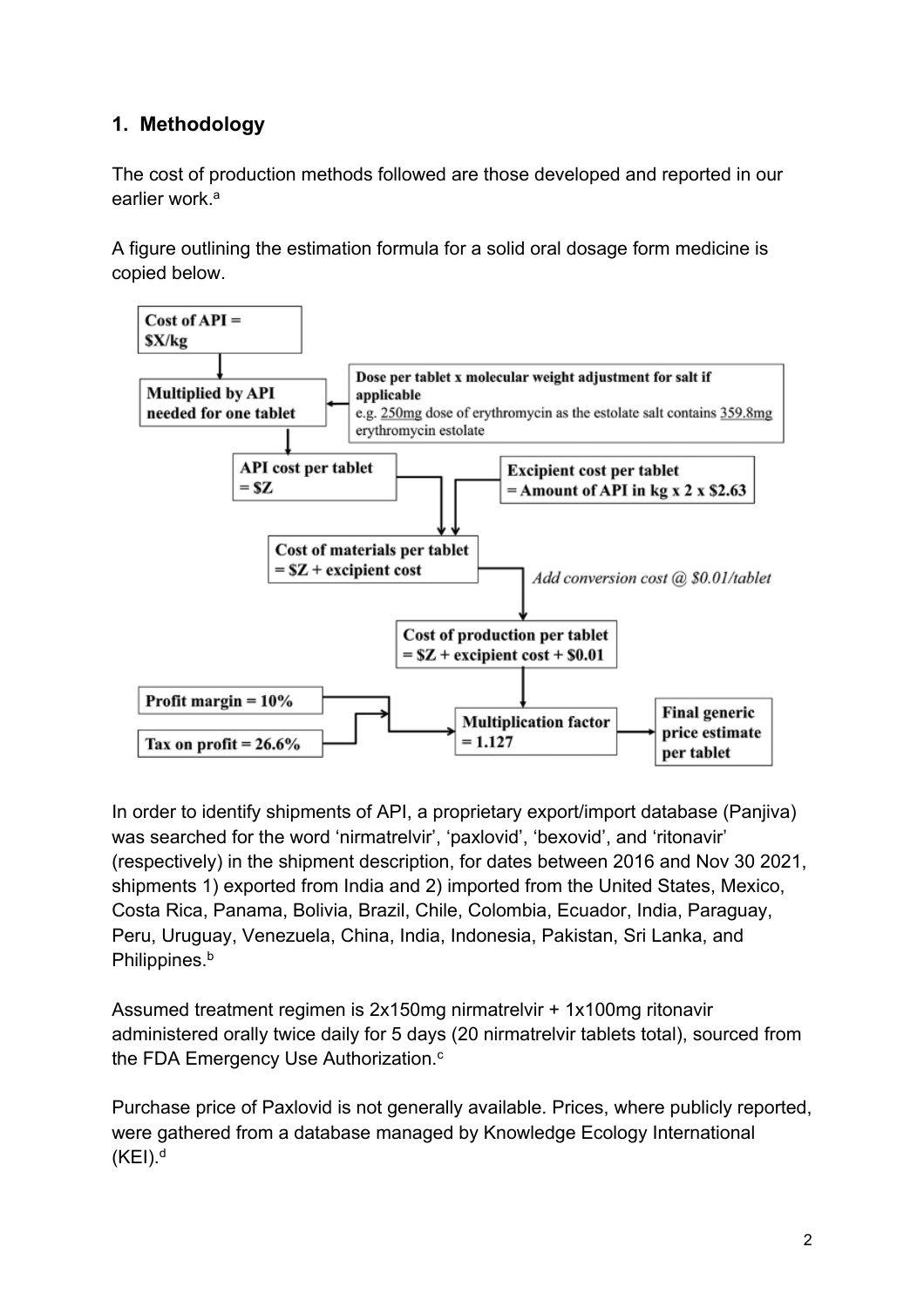## **2. Results**

#### *2.1 Nirmatrelvir*

After data cleaning,<sup>e</sup> 10 shipments of nirmatrelvir API were identified, amounting to 26kg of API. This data suggests an API market price of US\$21,318/kg.

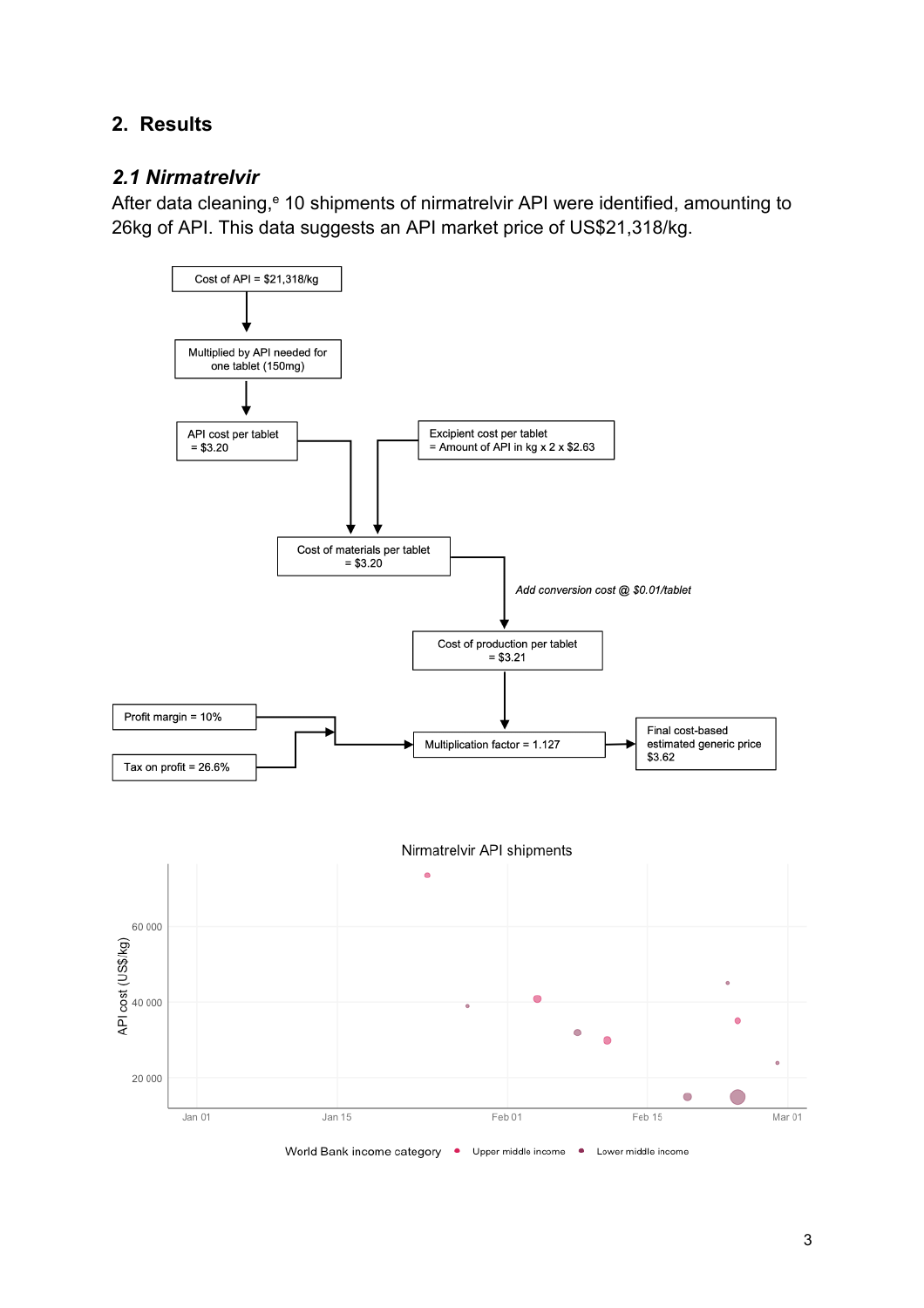#### *2.2 Ritonavir*

After data cleaning, $e$  51 shipments of ritonavir API were identified, amounting to 4,154 kg of API. This data suggests an API market price of US\$637/kg.

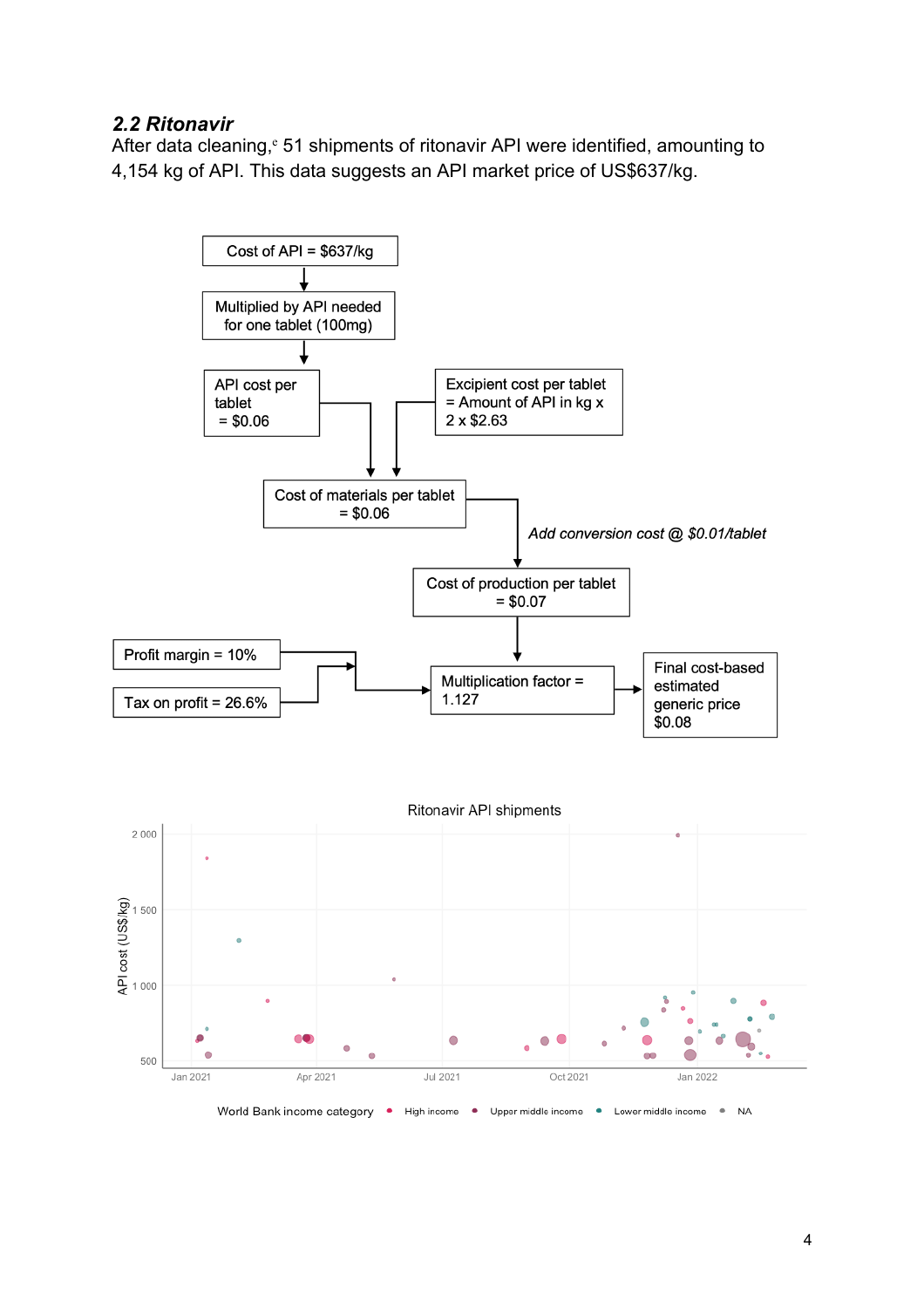### **2.3 Summary**

#### **Assuming current API market prices:**

#### **Cost of production**

| 150mg nirmatrelvir tablet                       | \$3.21  |  |
|-------------------------------------------------|---------|--|
| 100mg ritonavir tablet                          | \$0.07  |  |
| 5 day treatment course - 2x150mg nirmatrelvir + | \$64.91 |  |
| 1x100mg ritonavir twice daily for 5 days        |         |  |

## **Estimated generic price – (cost of production + 10% profit margin, and 26.6% tax on profit)**

| 150mg nirmatrelvir tablet                                                                   | \$3.62  |
|---------------------------------------------------------------------------------------------|---------|
| 100mg ritonavir tablet                                                                      | \$0.08  |
| 5 day treatment course - 2x150mg nirmatrelvir +<br>1x100mg ritonavir twice daily for 5 days | \$73.15 |

#### **Comparison of publicly available purchase prices and cost-based generic priced**

| country                            | <b>courses</b> | first announced | price   |
|------------------------------------|----------------|-----------------|---------|
| <b>United States</b>               | 10,000,000     | 4-Jan-22        | \$530   |
| <b>United States</b>               | 10,000,000     | 18-Nov-21       | \$530   |
| <b>United Kingdom</b>              | 2,500,000      | 22-Dec-21       | \$502.5 |
| Panama                             | 54,000         | 25-Jan-22       | \$250   |
| cost-based estimated generic price | \$73.15        |                 |         |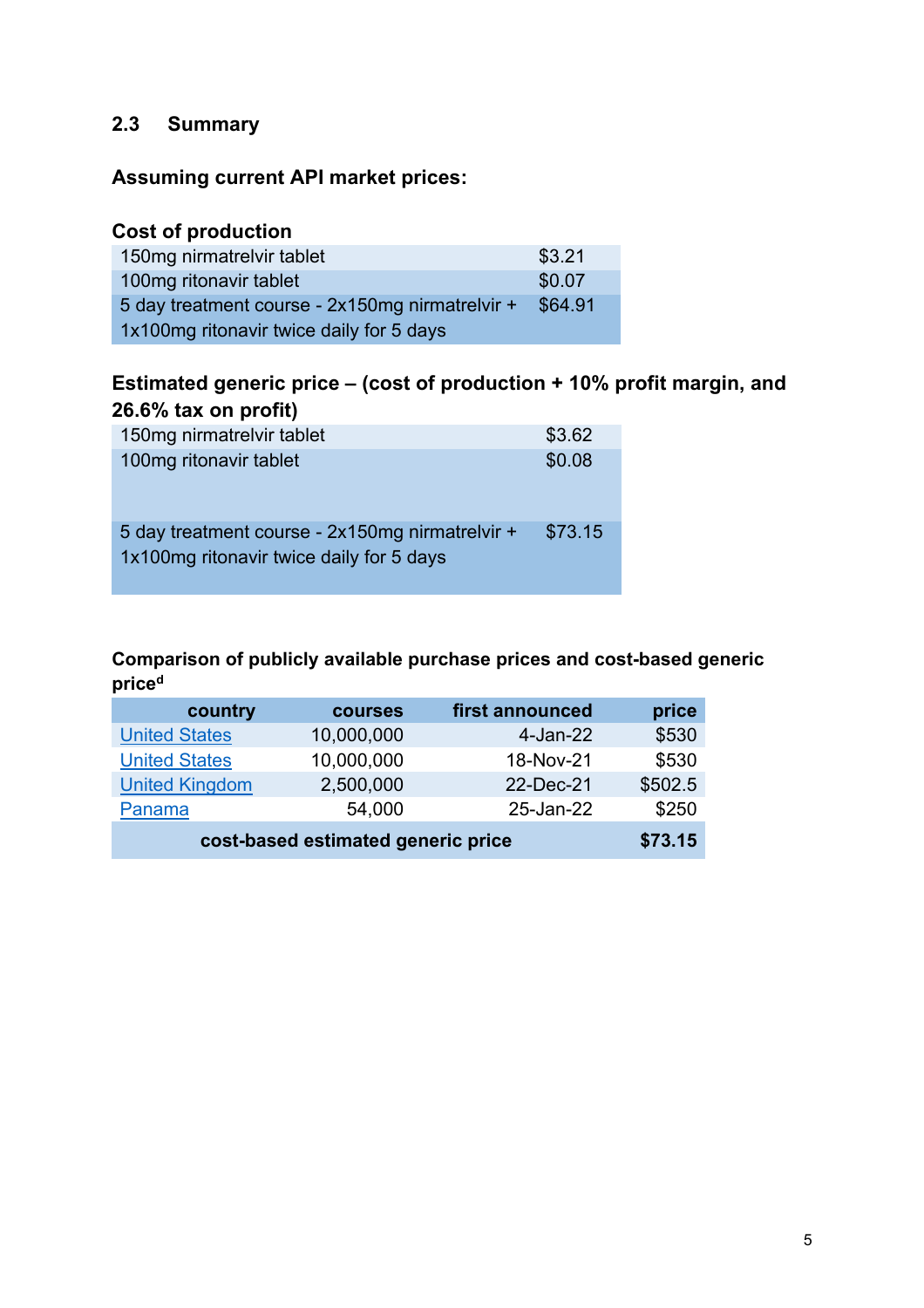## **Analysis**

WHO has not issued a recommendation yet for nirmatrelvir/ritonavir. The FDA has granted emergency use authorization, and the EMA has granted conditional marketing authorization.<sup>c,f</sup> Transparency in the cost of production may be helpful in informing price negotiations.

Phase 2/3 of EPIC-HR *(n=2246,* non-hospitalized adults at high risk) showed a 89% reduction in hospitalization or death when nirmatrelvir/ritonavir is taken within 3 days of onset (88% if taken within 5 days of symptom onset) compared to placebo.g Further research is needed on this experimental therapy. Data on efficacy in other real world settings is awaited; unfortunately, Pfizer has denied requests to supply Paxlovid for use in ANTICOV, an independent large clinical trial run across 10 African countries.<sup>h</sup>

Significant supply constraints remain. Pfizer's expected Q2 capacity is 30 million courses. KEI has created a helpful database<sup>d</sup> tracking publicly announced purchases of Paxlovid, last updated on March 4, 2022. According to their analysis, 98.2% of Pfizer's projected supply capacity for 2022 will be consumed by existing orders, meaning that without expansion of supply by Pfizer or generic manufacturers, other purchasers will not receive supply until 2023 at the earliest. The purchase price per course is not known for the majority of publicly announced orders. The cost-based estimated generic price is 7.3x lower than the US price (\$530/course), 6.9x lower than the UK price (\$502.5), and 3.4x lower than the lowest known price (Panama, \$250).

The volume of nirmatrelvir API in the shipments captured was 26kg, representing 173,333 tablets or 8,667 treatment courses. This is a relatively low volume of API data compared to well-established generic markets. This cost analysis should therefore be interpreted conservatively. Licensing agreements with MPP were announced 17 March 2022, and the availability of generic supply is anticipated to increase.<sup>i</sup> Given a) historical trends observed with other monosource products as they shift to generic production and b) anticipated process optimization over time, we expect global API costs and therefore generic cost of production to decrease. These price decreases will likely depend on the emergence of numerous nirmatrelvir generic producers. With these caveats in mind, we would suggest that the price estimates presented in this analysis can be interpreted as a ceiling (high) price; generic manufacture at a significant commercial scale would likely result in lower prices.